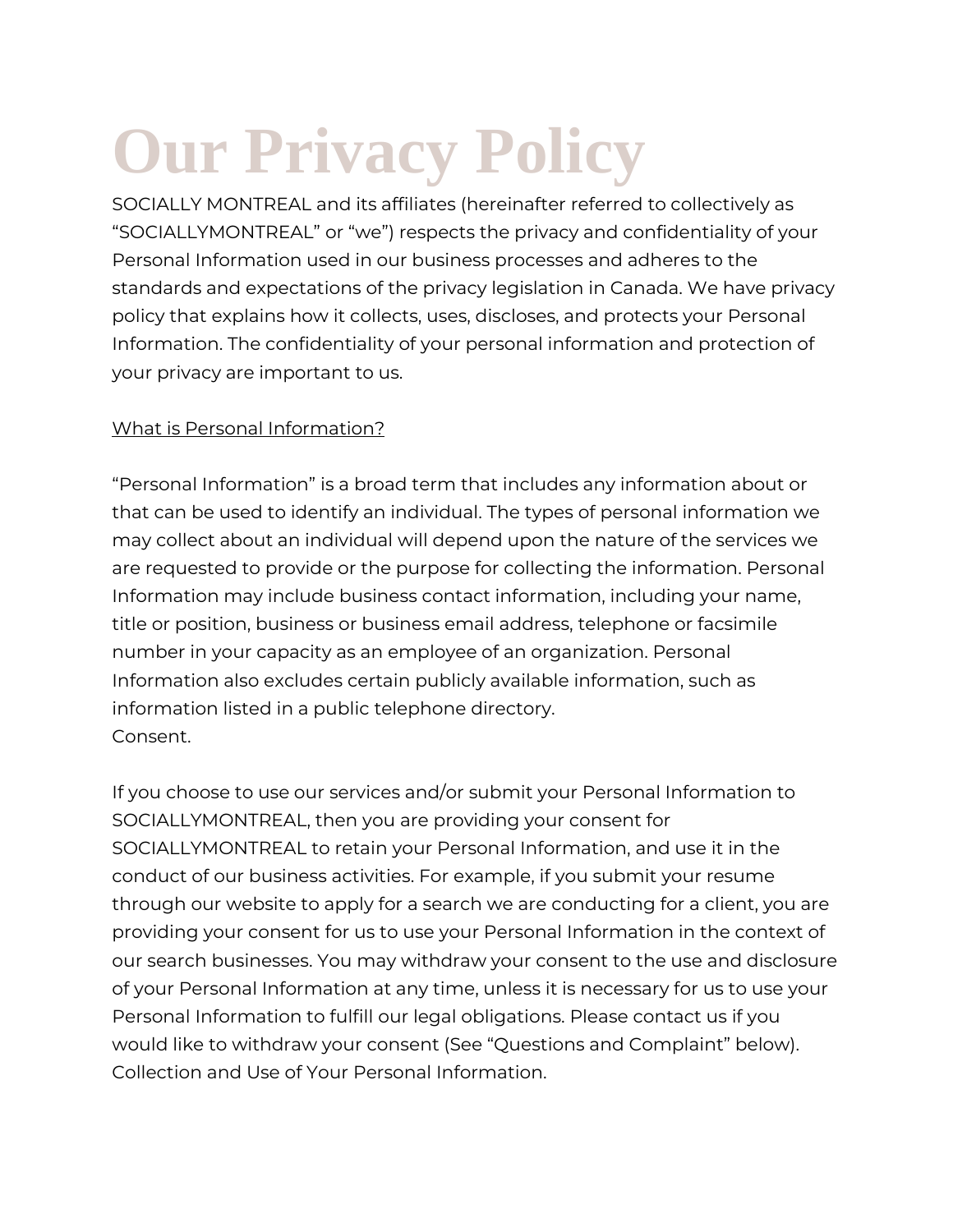We collect, use and disclose personal information only for purposes that a reasonable person would consider appropriate in the circumstances, and we limit the amount and type of personal information we collect, use or disclose to that necessary for the purposes identified. Generally speaking,

SOCIALLYMONTREAL collects, uses and discloses personal information of clients and other individuals for the primary purpose of providing our services and advice on matters in which we have been retained.

We will also collect your Personal Information when you are applying for a search that we are conducting for a client. This information may be acquired from resumes, cover letters, telephone conversations, interviews, security or criminal checks, and/or academic verifications.

We may collect your Personal Information if you are applying for employment within our company. If hired, more Personal Information will be required for payroll, compensation and benefits, office security and emergency services. In all cases after collecting your Personal Information, it may be used by SOCIALLYMONTREAL to communicate with you from time to time for reasons such as ensuring the information that we have about you is correct, to communicate with you about opportunities for employment, to provide you with information about SOCIALLYMONTREAL and its services, and/or to communicate with you about other appropriate business matters.

### **Cookies**

By using a browser feature called a "cookie" and other methods, SOCIALLYMONTREAL and our third party service providers may gather nonpersonal information when you visit our websites such as data about the frequency of your visits to our websites, the duration of your visits, the number of pages you view and the type of Internet browser and operating system you use. A cookie is a small text file containing a unique identification number that identifies the visitor's browser, but not necessarily the visitor, to our computers each time our websites are visited. Website visitor information is collected on an anonymous basis, which means that no Personal Information is associated with such data, unless a visitor specifically provides us with such information. Disclosing Personal Information.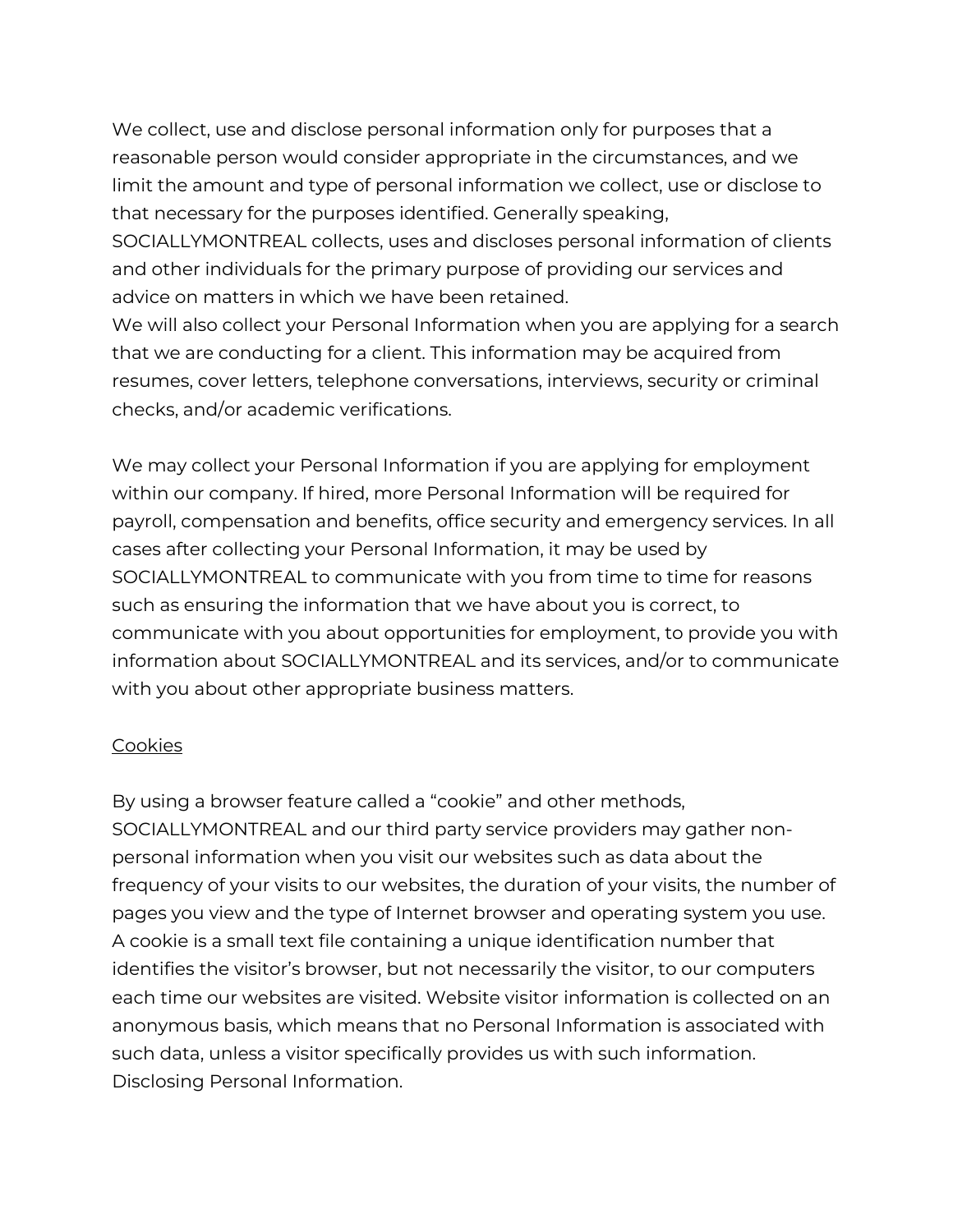SOCIALLYMONTREAL does not sell or distribute Personal Information in any circumstance. SOCIALLYMONTREAL may disclose your Personal Information in the normal course of providing our business services in the following ways: If we disclose any Personal Information about you, it will only be used for project purposes, and with your prior consent. SOCIALLYMONTREAL may disclose your resume or any Personal Information about you to our clients, for the purpose of providing you with a recruiting opportunity, only with your prior consent. This information will only be used to evaluate your suitability for the role, or potentially other opportunities as well.

When you accept employment with SOCIALLYMONTREAL, your Personal Information will be disclosed to: third-party insurers, government authorities, our provider for employee benefits, our payroll administrator, our banks, consultants who advise our company regarding employee benefits and other compensation information or issues, staff responsible for hiring and/or performance management, and to legal counsel if ever required. Certain Personal Information will be provided to our office building managers for office security and parking security purposes. Personal Information may also be used for emergency contact information.

SOCIALLYMONTREAL may be involved in the sale, merger or restructuring of some or all of our business or assets. In the course of such transaction, SOCIALLYMONTREAL may disclose your Personal Information to the purchaser or new corporate entity. In such case, we will require such third parties to agree to protect the privacy of your Personal Information in a manner that is consistent with this Privacy Policy and in accordance with applicable privacy laws.

In addition, in certain circumstances, SOCIALLYMONTREAL may disclose your Personal Information to comply with applicable laws, respond to inquiries or requests from government authorities, or if compelled by legal process. Protecting Your Personal Information.

In the normal course of providing our services, we utilize both our own technology and third-party IT providers. Where we utilize our own technology, your Personal Information is stored in secure databases on locked servers. We use technological safeguards such as data encryption for security of information, firewall protection and virus protection software, and strong password protection to ensure security, and prevent unauthorized computer access. Where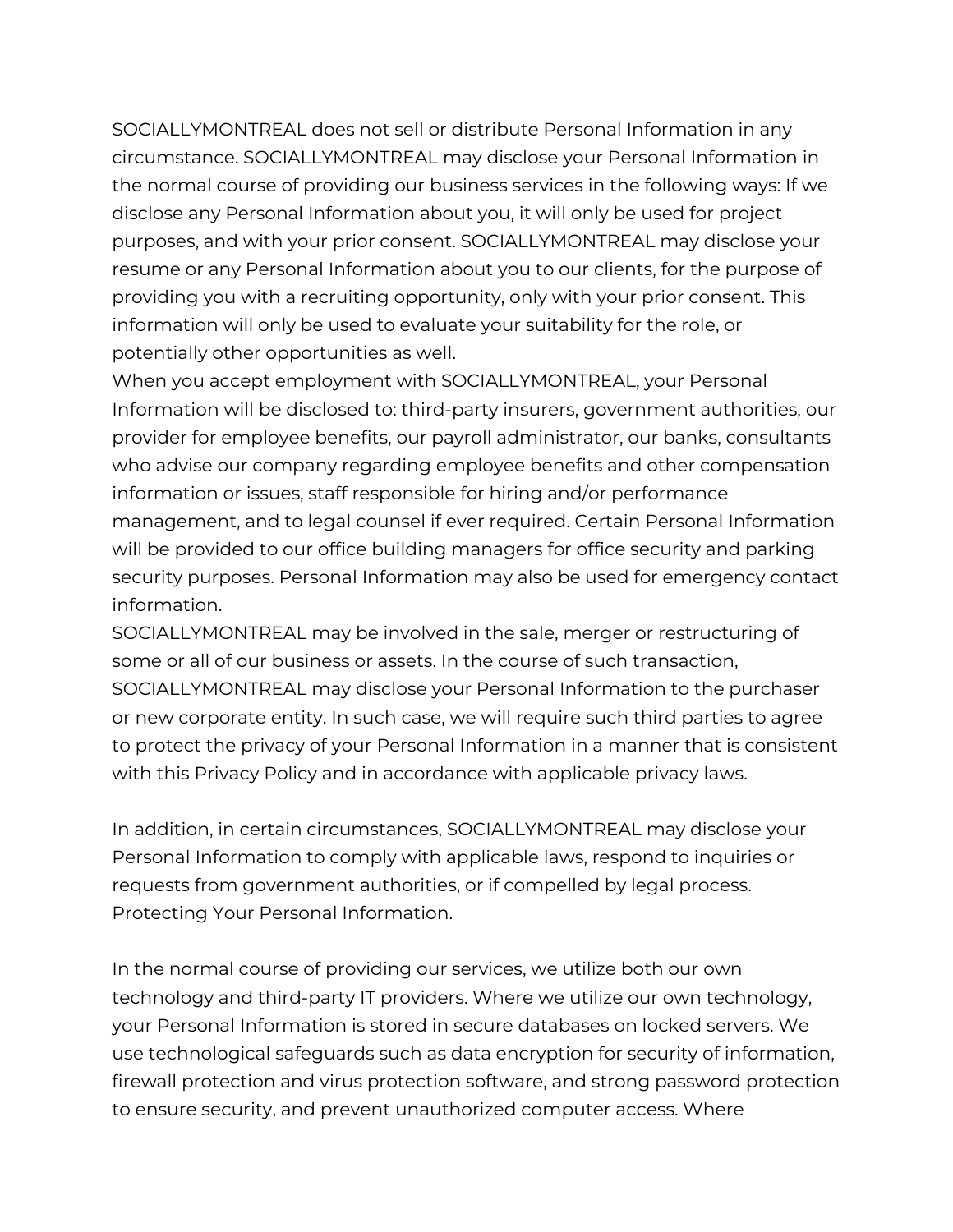SOCIALLYMONTREAL utilizes third-party IT providers, your Personal Information may be transferred and/or stored on technology not owned by SOCIALLYMONTREAL, and that may be located in the Canada, United States or other country. SOCIALLYMONTREAL reviews all-third party IT providers for their security practices, privacy policies and general business reputation. Contractual and other means are used to ensure that the level of protection provided is comparable to the high level of security that SOCIALLYMONTREAL provides when we utilize our own technology. You should be aware that where your Personal Information is transferred and/or stored on technology outside of Canada, your information may be accessible to law enforcement and national security authorities of those jurisdictions in certain circumstances.

All SOCIALLYMONTREAL employees sign a confidentiality agreement and are educated with respect to handling your Personal Information in a confidential manner.

We protect Personal Information in a manner appropriate to the sensitivity of the information. We make every reasonable effort to prevent any loss, misuse, disclosure or modification of Personal Information, as well as any unauthorized access to Personal Information.

### Retention of Personal Information

SOCIALLYMONTREAL retains your Personal Information as described below: Consulting: SOCIALLYMONTREAL will retain your Personal Information only as long as it is required to complete our projects. Search: We will retain your Personal Information in our confidential database in order to contact you again to discuss future opportunities, unless you specifically request otherwise.

Employment with SOCIALLYMONTREAL: We will retain your Personal Information throughout your employment and for at least seven years after your employment with SOCIALLYMONTREAL ends, as required by Canada Customs and Revenue Agency.

Removal/Disposal of Personal Information.